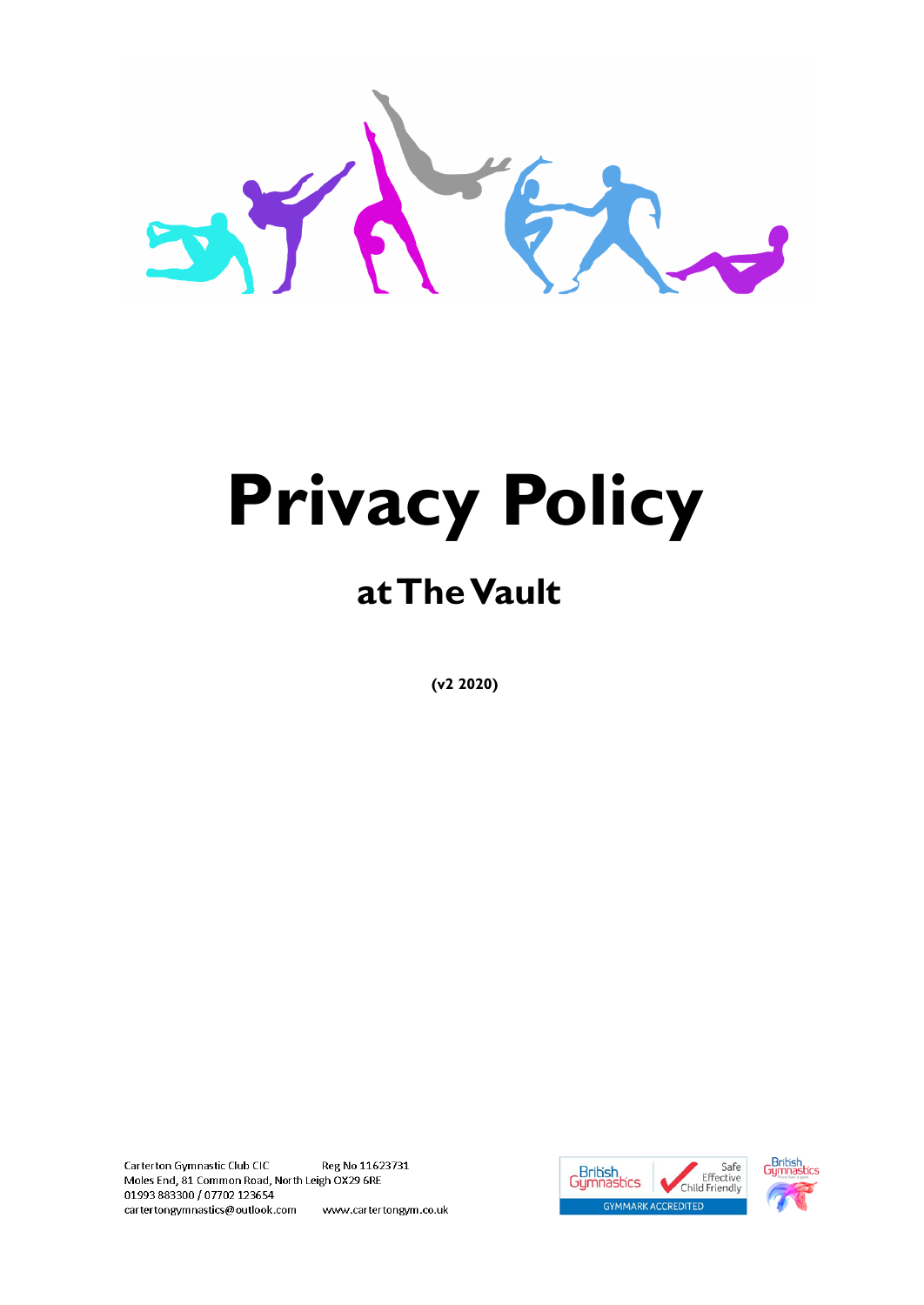| This Policy applies to you if you are:            | 3  |
|---------------------------------------------------|----|
| About us                                          | 3  |
| Information we collect about you                  | 3  |
| Our purposes for processing information about you | 5  |
| <b>Contractual purposes</b>                       | 5  |
| <b>Legal obligations</b>                          | 5  |
| Legitimate interests                              | 6  |
| <b>Consent</b>                                    | 8  |
| Special categories of personal data               | 9  |
| <b>Club Marketing</b>                             | 9  |
| Why we share information about you                | 9  |
| Transfers of data out of the EEA                  | 10 |
| Individual rights                                 | 10 |
| Keeping your personal information secure          | 12 |
| Changes to the privacy notice                     | 12 |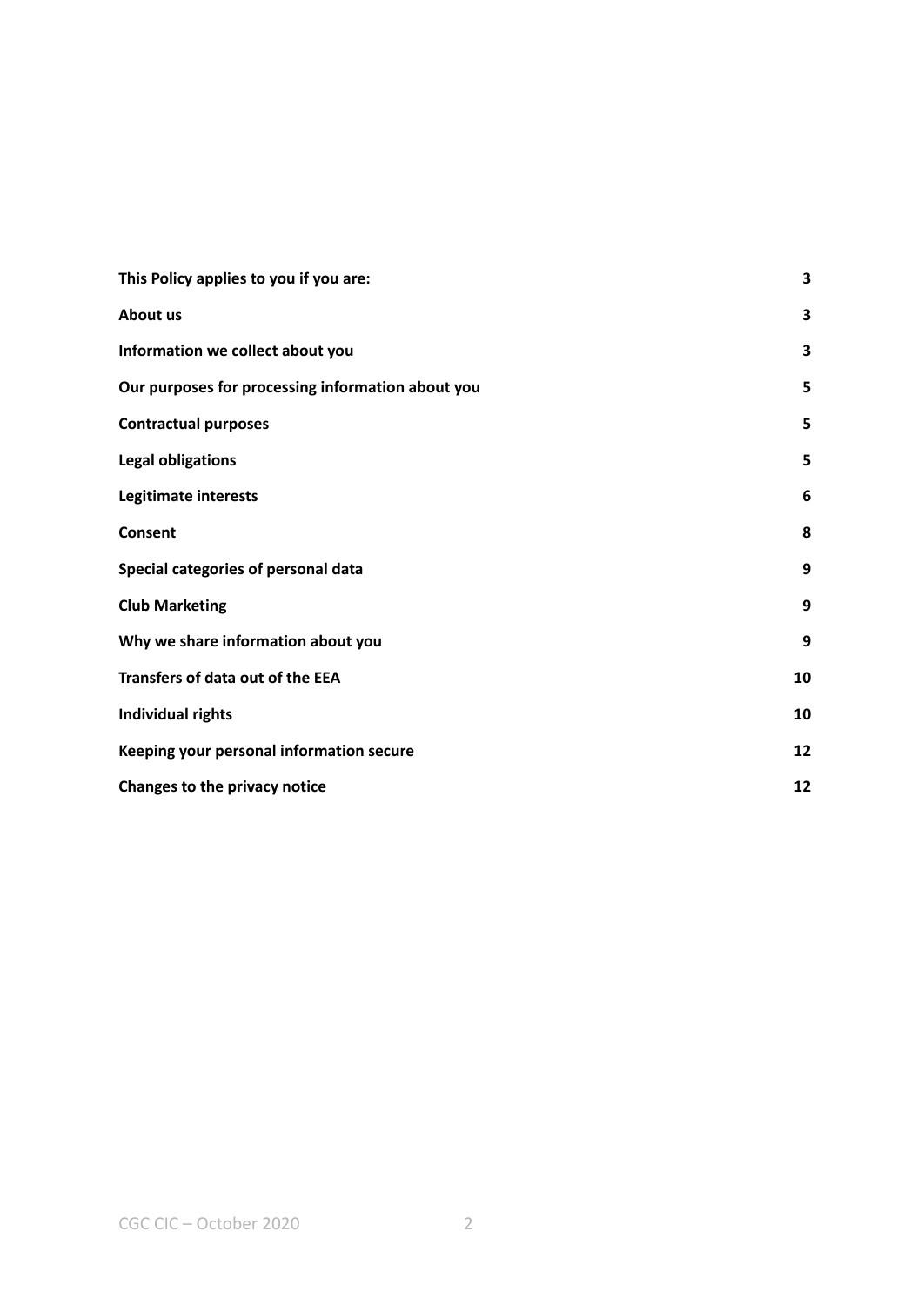Carterton Gymnastics Club CIC is the data controller and is committed to complying with our legal responsibilities under data protection law. We take your privacy seriously and will ensure your personal information is kept secure.

When we collect, use, share, retain, or do anything else with your personal information (known collectively as 'processing') we are regulated under the General Data Protection Regulation (GDPR) and are responsible as 'Controller' of your information.

# <span id="page-2-0"></span>**This Policy applies to you if you are:**

- an existing or prospective member of our club;
- a person with parental responsibility for a member;
- an existing or prospective club volunteer or official.

We have a separate notice which provides privacy information relating to employees.

It is important that you read this carefully as it contains key information about how we use your personal data and your associated rights.

## <span id="page-2-1"></span>**About us**

Carterton Gymnastics Club CIC is a not for profit Community Interest Company. We provide the opportunity for our members to participate in activities within the Vault.

For our gymnasts we register with British Gymnastics who govern all streams of gymnastics and provide insurance for individual members, and offer competitions and events.

We also affiliate to the Southern Region and Oxfordshire Gymnastics who run competitions and events in which we may participate.

For our members participating in other activities within the Vault, we have Public Liability Insurance with Insure 4 Sport.

#### <span id="page-2-2"></span>**Information we collect about you**

The categories of personal information we process includes:

- contact details (gymnast or parent and emergency contacts)
- gymnast date of birth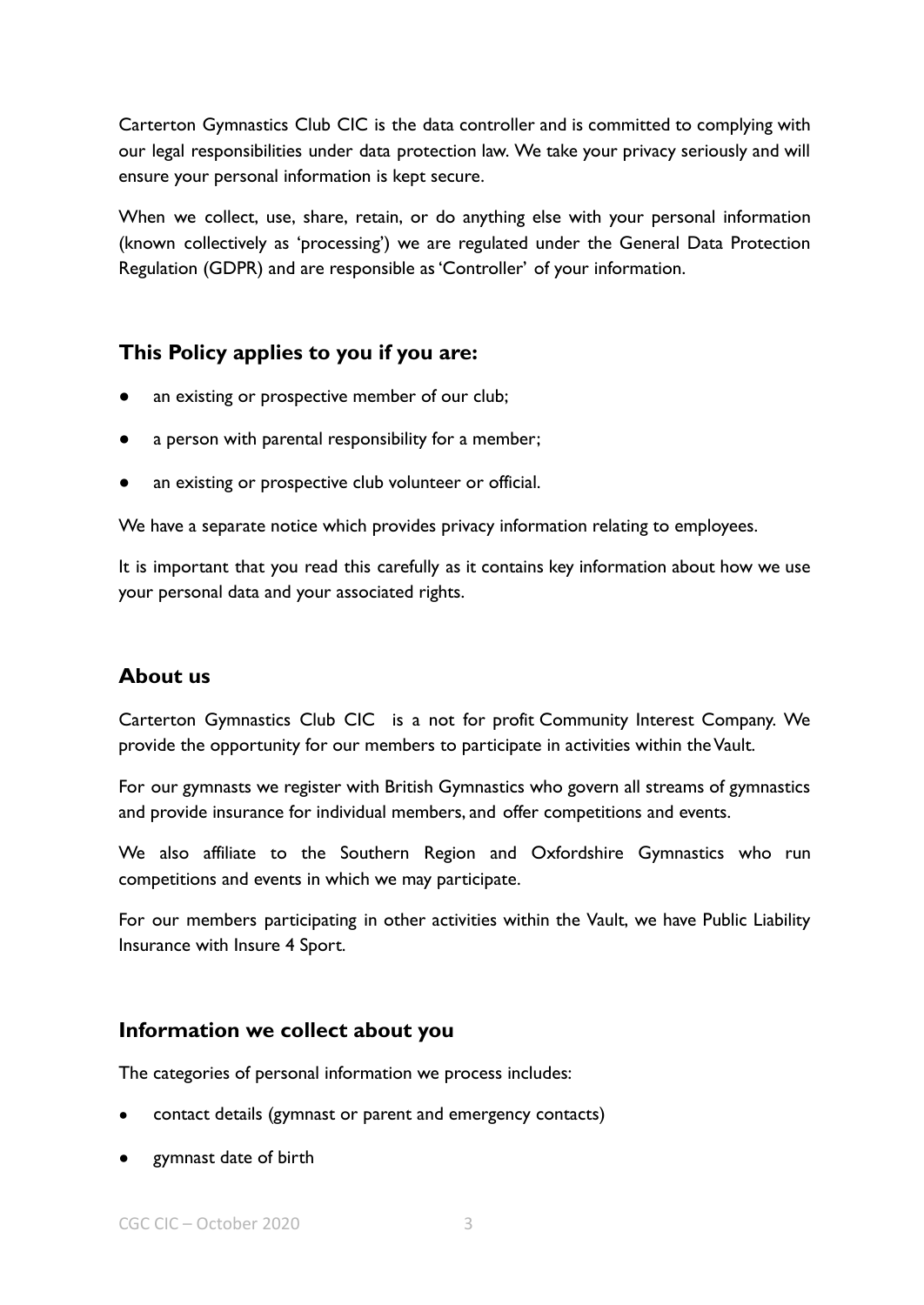- gymnast gender
- any relevant medical conditions and/or disabilities and additional related information
- other relevant individual needs for example: information about learning, religious, or other support needs.
- email and home address
- any individual risk assessments (gymnasts and others if applicable)
- details of any reasonable adjustments or steps taken to support your individual needs
- British Gymnastics membership details (which are confirmed by British Gymnastics when you join or renew)
- gymnast attendance and achievement records
- any communications from, to, or relating to you
- details relating to standards of conduct
- any accident or incident reports including details of injuries
- IP address, browser identifier, and the time of access (if you use our website)
- bank details (If you are making regular payments to us or we are making payments to you e.g. for volunteer expenses)
- experience, qualifications, training, and confirmation that you have completed a criminal record check (prospective or existing volunteers).

If you are a competitive gymnast, we record other information about you to support your training and participation in competition such as:

- training, lifestyle and technical information
- nationality (if you are competing at international level)

If you attend an event or trip with the club, we will also collect the following information where relevant:

- dietary requirements and any other relevant information that we need to know to ensure your needs are met,
- passport information if the trip is abroad
- medicines to be given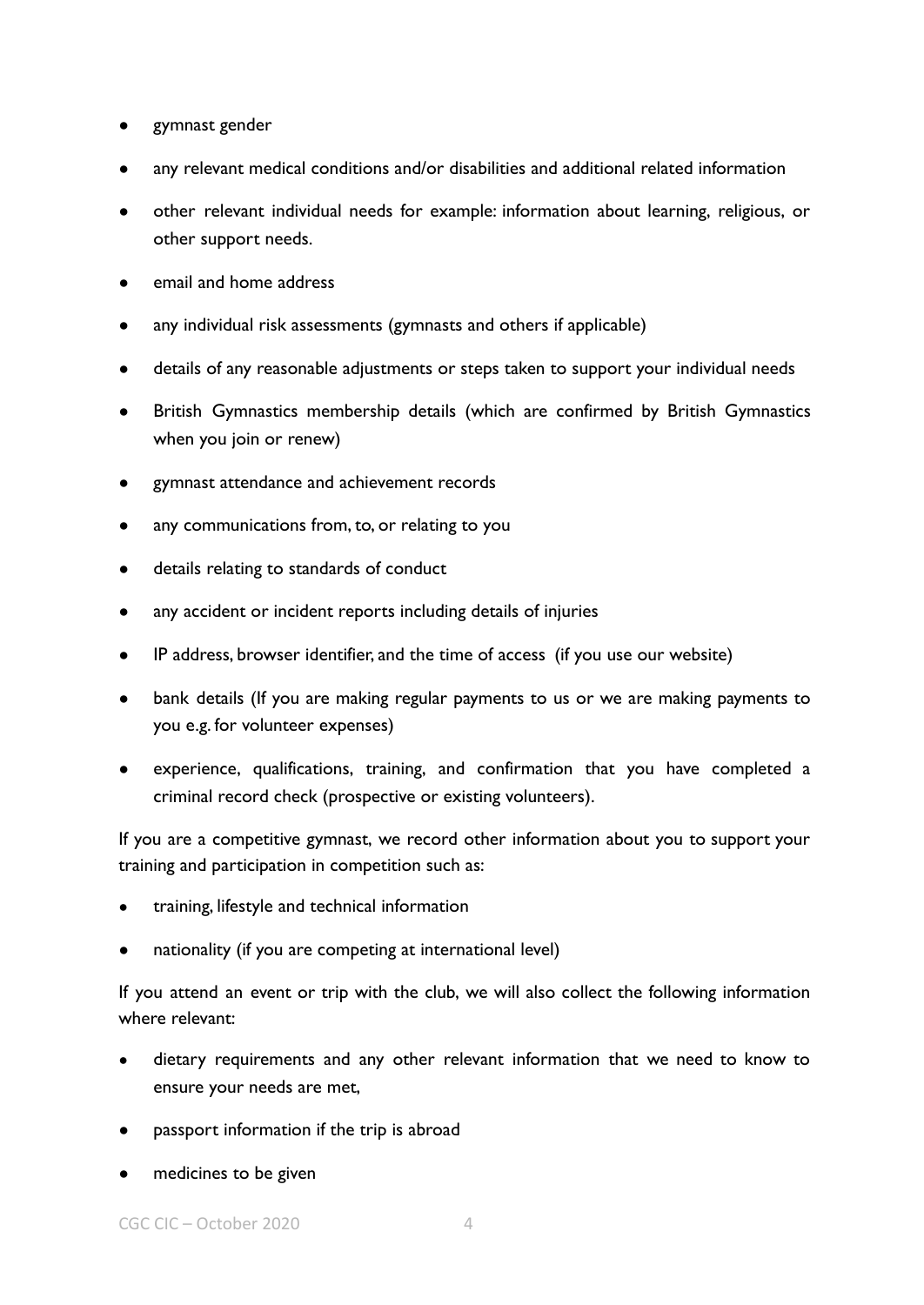pastoral care information, eg daily routine.

#### <span id="page-4-0"></span>**Our purposes for processing information about you**

We use the information we hold about you for a variety of purposes which are outlined below. Data protection law requires us to tell you what our legal reason is for each purpose.

#### <span id="page-4-1"></span>**Contractual purposes**

When you ask us to provide you a service, such as club membership or registration, gymnastics classes, competitions, trips or other activities or you buy a product from us we usually need to use information about you to provide this product or service, for example;

- to contact you to confirm arrangements
- to notify you about changes to terms and conditions
- to tell you when it is time to renew membership or re-register for activities
- to process payments or send you receipts required.

We do so because it is necessary for the performance of a contract.

## <span id="page-4-2"></span>**Legal obligations**

We have a duty of care to ensure it is safe for you or your child to take part in gymnastics activity and to keep you/them safe while participating. Some individuals may be at risk of harm from participating in gymnastics activity as a result of a pre-existing condition. It is vital that you let us know if there is any reason why taking part in gymnastic activity may be unsafe prior to participation. With your agreement, we will review any information you provide and undertake risk assessments in consultation with yourself and any appropriate trained professionals e.g. medical consultants. When we ask participants to provide relevant health information such as details of medical conditions, medication needs, allergies or injuries, this is because we have a legal obligation.

If you are selected for a role at the club, we will usually obtain a reference from any appropriate organisation or individual you have nominated.

When you tell us about any special needs such as disabilities or other support information we may use relevant information to comply with our legal obligations under the Equality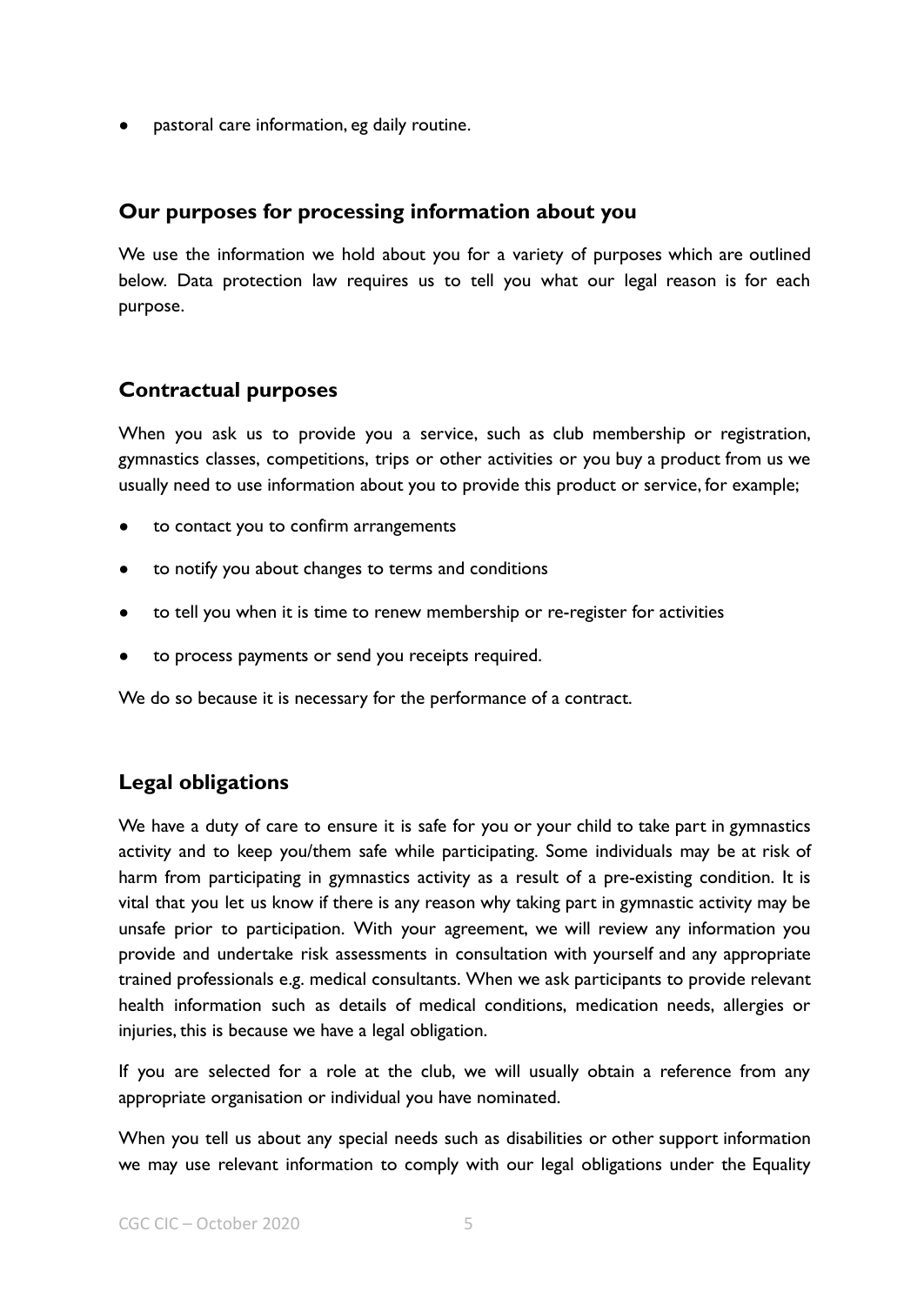Act 2010. We will review any information you have provided to help us identify any actions we can take to support inclusion. We may need to ask you for more information to help us to best meet your or your child's needs. We will keep a record of any steps we take to support inclusion.

If you are wishing to volunteer or work for us, we may need to ask you to complete a criminal record check as we have a legal obligation to do so. We jointly control the checking process with [British Gymnastics or Scottish Gymnastics] who is responsible for the assessment of any content on the check and will only share information with us where it is appropriate. For example, if you are considered by British Gymnastics to be unsuitable to take on the role, we may share relevant and proportionate information about criminal offences where it is deemed that while you are not considered unsuitable to take on the role, if it is considered necessary for safeguarding purposes.

When we retain information about you, even after you are no longer taking part in gymnastics activity, this is often because we are required to do so by law such as records we are required to keep for business and accounting purposes. Sometimes we are also legally obliged to share information about you with third parties. More information is provided below.

#### <span id="page-5-0"></span>**Legitimate interests**

We rely on legitimate interests for the following purposes:

- responding to communications, concerns or complaints and seeking feedback from you about our services. We will use the information you provide to respond to any comments or questions you raise and where appropriate to undertake investigations into any complaints or concerns. On occasion, we may contact you to seek your views on the services we provide.
- holding emergency contact information. When you join the club, we collect contact details. We also ask you to provide an emergency contact which we will only use in exceptional circumstances if we are unable to contact your primary contact e.g. a parent.
- maintaining attendance registers, achievement records and waiting lists. For health and safety purposes and club records, we need to maintain a register of those in attendance at training or other club activities. If there are no places in the club, we can place you on our waiting list and will contact you using the details you provide to inform you when a place is available.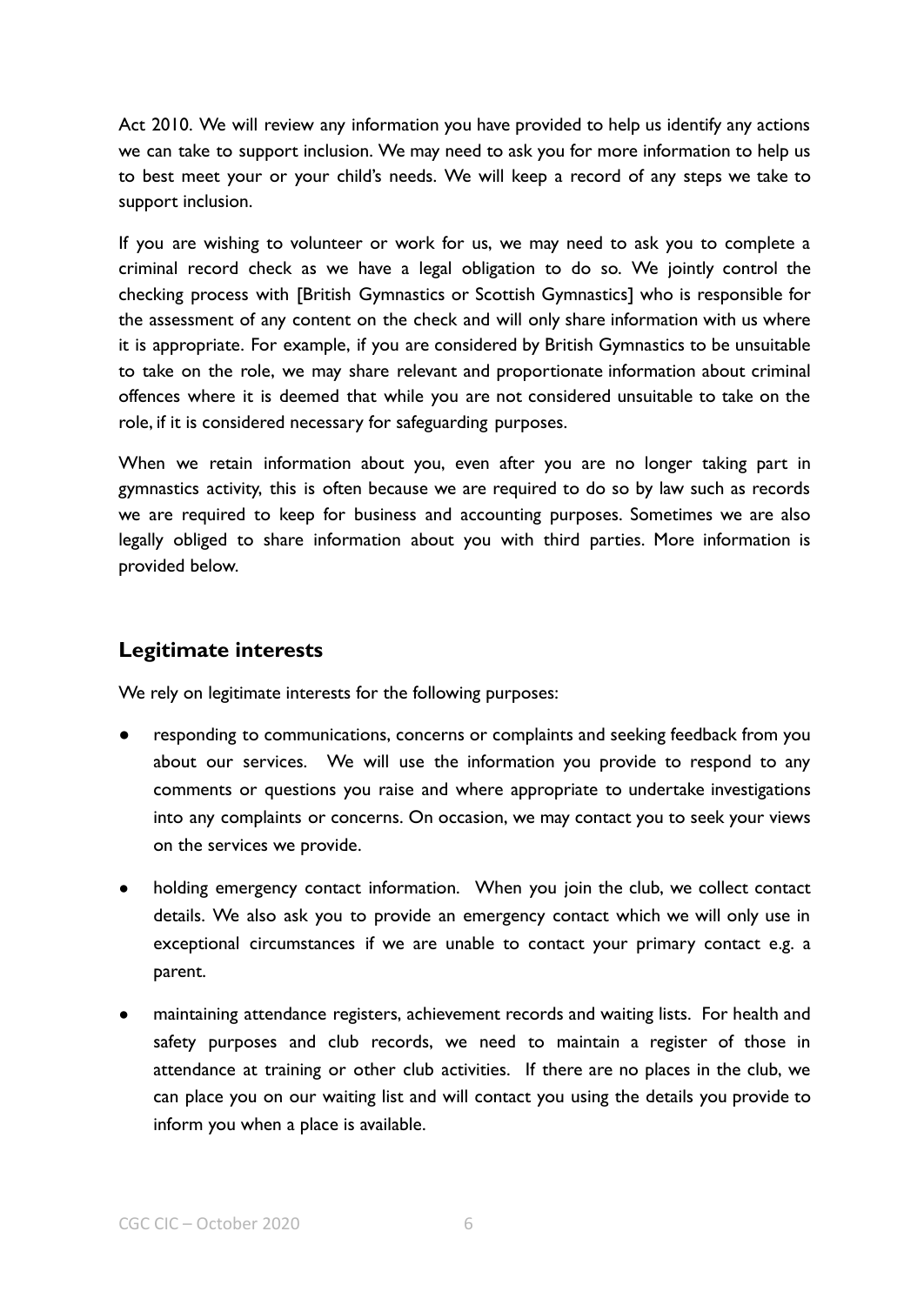entering you into a competition and providing results. If you wish to take part in a club competition, your information (usually your name, date of birth and gender) will be used to enter you into the appropriate category and your score will be recorded. Results of competitions are normally published on our website.

If you wish to enter a competition organised by another gymnastics body, including British Gymnastics, home country NGB, Regional and County Gymnastics Association we will provide your information to the organiser to enable you to take part in the competition or event that they are organising.

- collecting additional information to support a participant attending a club trip. Occasionally we organise residential events or trips. If you or your child registers for one of these events, we will need to collect additional information that may vary depending on the specific activities and whether they involve meals and travel. Additional information we require may include passport information and any other relevant information necessary to provide support whilst away from home.
- monitoring performance and undertaking fitness assessments. If you or your child are/is a competitive/elite/squad gymnast, we will need to collect additional information about you/them. We track and monitor gymnast's performance in training, trials and competition and undertake regular fitness assessments. We may require additional information about lifestyle and education if you or your child are/is training at an elite level and requires time out of school or lifestyle.
- to monitor that you have completed any required safeguarding training and criminal record checks. If you undertake a role where a criminal record check and safeguarding training are required, we will receive confirmation from British Gymnastics if your check is approved and that you have completed the required safeguarding training.
- filming for coaching purposes. On occasion, we may film gymnasts e.g. during a gymnastics session for coaching purposes. Videos taken at training sessions for individual coaching purposes will not be used for any other purpose without prior consent and will be stored inline with GDPR regulations.
- photography and filming at large club events to promote the club. We may take photos at club events to promote the club on our website, club social media account and in communications. At our large club events such as our annual club competitions and club display we may film the event to create a DVD. Any images of children will be published in line with our safeguarding policy.

Let us know if you do not wish to be filmed or photographed or do not want your image to be published. While we can usually take steps to prevent you from being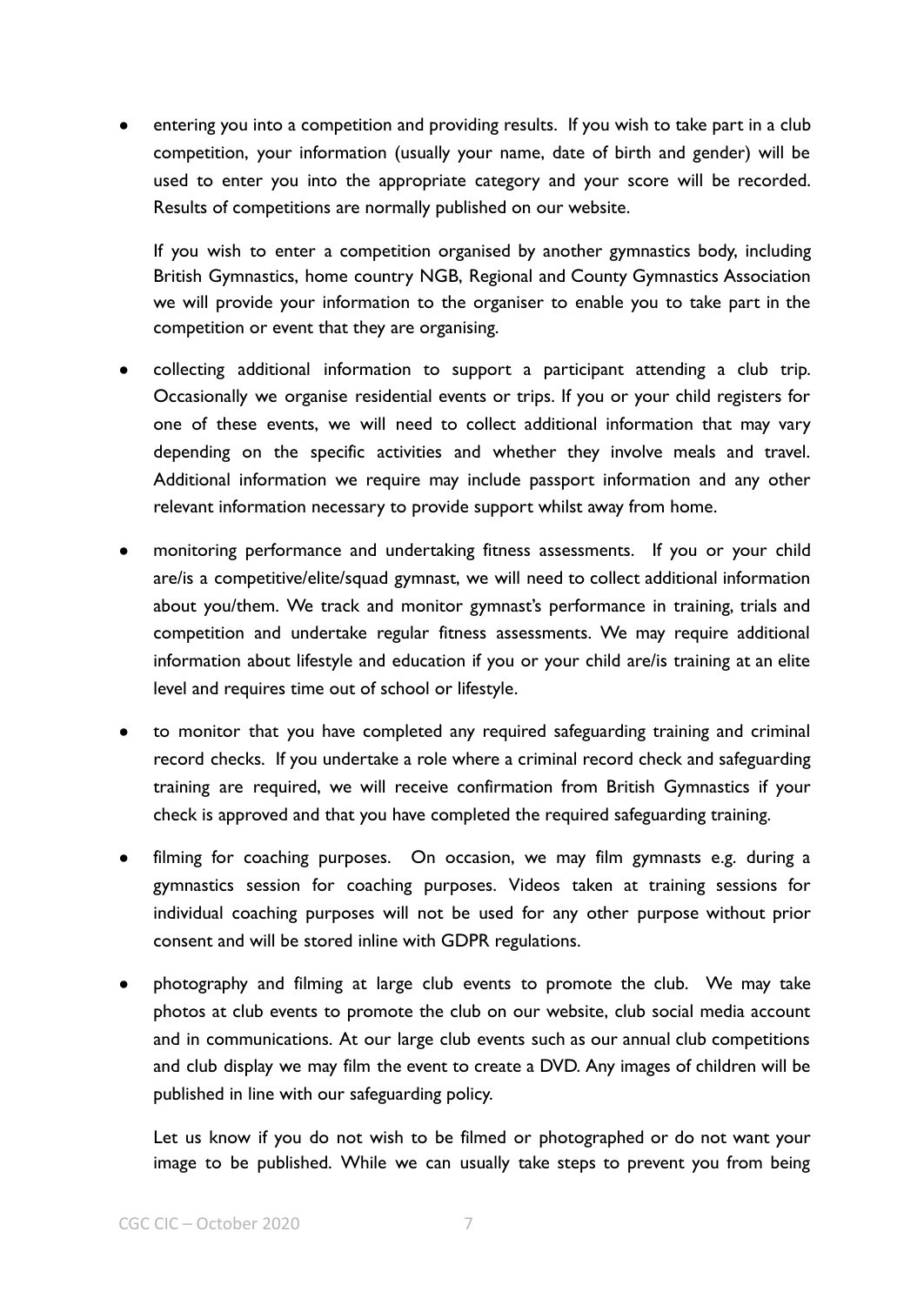photographed or filmed at small club events, please bear in mind that at our large public events, it may be difficult to avoid capturing you in footage. However, we always review all photographs prior to publication and we will ensure any images of you are deleted.

If we are filming or taking photos for any other purpose, we will ask for your consent.

- running and monitoring our club website and social media. We do not use any tracking or analytics on our website. Your IP address will be logged by our web server but we would not be able to identify you from this information alone.
- using CCTV for security and crime detection/prevention. This is not currently used on site.

We have carried out a legitimate interest assessment (LIA) to ensure that the above processing is necessary and is carried out in a way that ensures a balance between the club's interests and your individual interests, rights and freedoms with appropriate safeguards, especially to protect the interest of data subjects who are children. We can provide details of these assessments on request.

You have a right to object to the use of your information for any purposes we undertake based on legitimate interests. Further information is provided in the section below on individual rights.

## <span id="page-7-0"></span>**Consent**

We rely on consent in the following circumstances:

- to use your email or telephone numbers for club marketing purposes
- to take photographs and video at a small club event or training for publication.

With your consent, we may also take photos during training or at club events to promote the club on our website, club social media account and in communications. All film and photos of children will be published in line with our safeguarding policy.

When you have given us your consent for your personal information to be used for a particular purpose, you have the right to withdraw this consent at any time, which you may do by contacting us using the contact details below. If you provided (any) consent(s) for a specific purpose as part of the information you provided on our behalf through the British Gymnastics membership platform, this (these) consents can be withdrawn at any time by logging into your British Gymnastics account. Your withdrawal of consent will not affect any use of the data that was made before you withdraw your consent.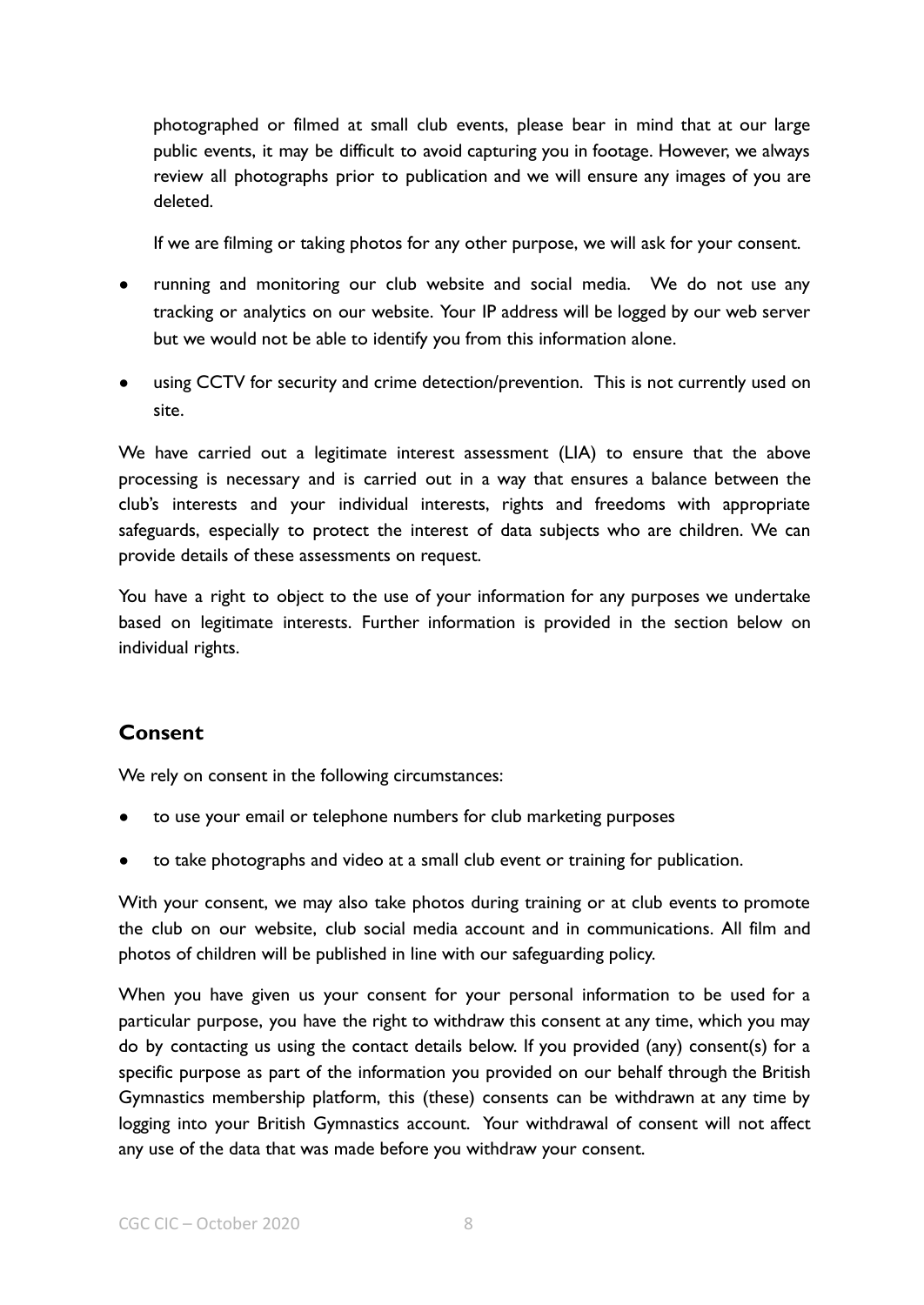# <span id="page-8-0"></span>**Special categories of personal data**

Special categories of personal data are a category of information that is more sensitive and requires greater protection. Some of the information we process falls into this category (e.g. health/medical data or any information you provide to us about a disability or your religion, race or gender identity). It is unlawful for organisations to process this type of information unless an additional legal condition applies. We will only process this type of information if one of the following applies:

- you have given your explicit consent or have made this information public;
- we are required to do so to establish, exercise or defend a legal claim;
- we are required to do so to comply with employment or social security or social protection law;
- legitimate activities of a 'not for profit' organisation;
- there is a substantial public interest in doing so; or
- it is in your vital interests and you are unable to provide consent e.g. if you are unconscious or do not have sufficient mental capacity.

# <span id="page-8-1"></span>**Club Marketing**

With your consent, we will send you [our newsletter and other information about our activities, services and products that we think might be of interest to you based on our age, interests and experience.We will send you this information by email.

You can ask us to stop sending you this information at any point by using the/responding to the relevant communication with the word 'STOP' or by following the instructions in the relevant communication.

## <span id="page-8-2"></span>**Why we share information about you**

We have a legitimate interest in sharing your personal information with British Gymnastics to ensure the sport is safe and well-governed and where relevant to access support and advice.

We may also be required to share your personal information in the following reasons: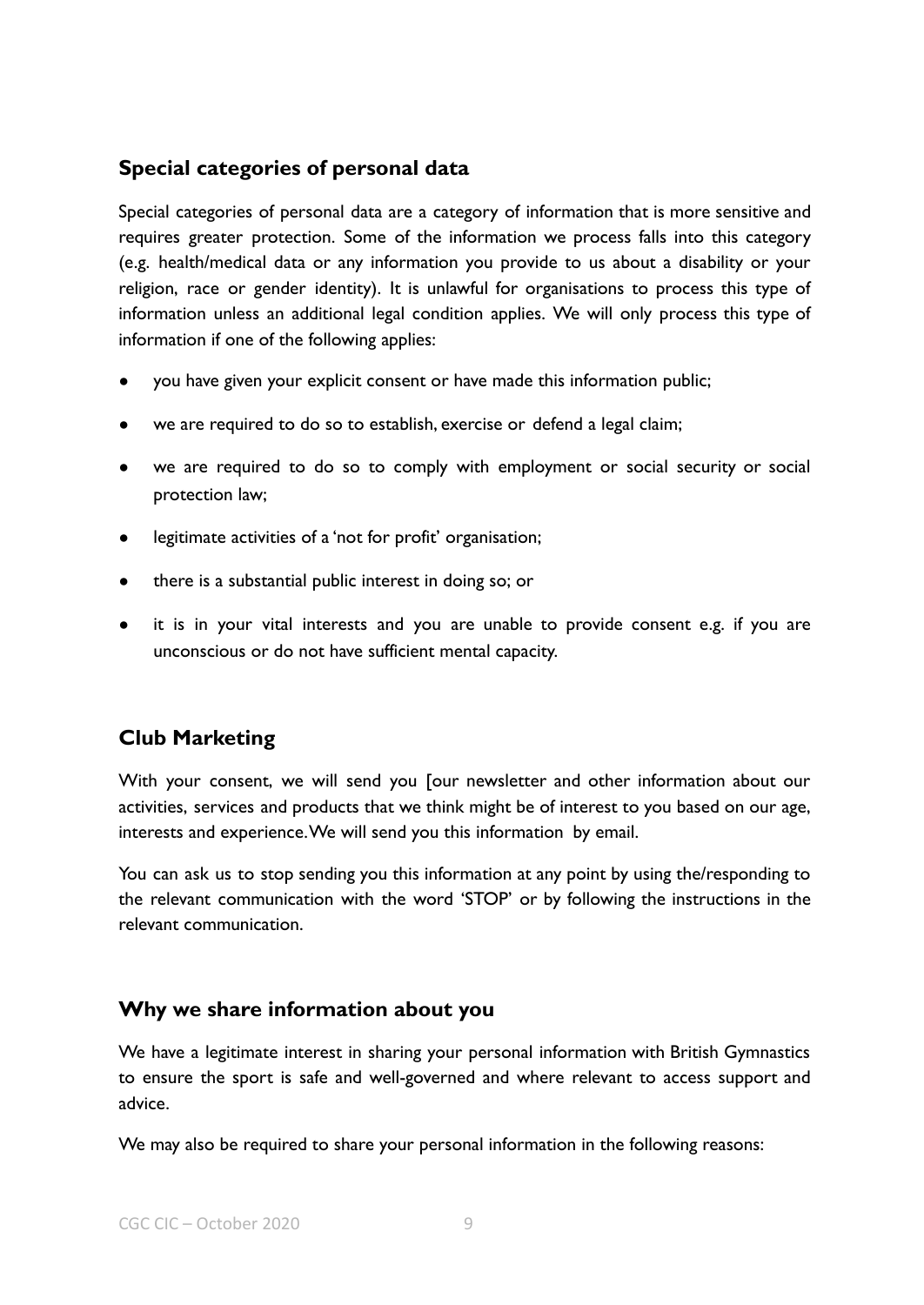- complying with legal and/or regulatory responsibilities. We may be required to share information with bodies such as Her Majesty's Revenue & Customs (HMRC), Health & Safety Executive (HSE), Police and Information Commissioner's Office (ICO). We may also share information with other organisations to safeguard children. Any information that is shared will be strictly limited to what is required to ensure children are protected from harm and will be carried out in accordance with the law and relevant government guidance.
- insurance
- obtaining legal or professional advice
- obtaining a service from a third party. All service providers are contractually required to ensure your information is secure and cannot use this information for their own purposes. Where we are required to share information with them to provide the service, we only disclose information that is strictly necessary to deliver the service.

Except for the above, will only share your information with any other third parties with your prior agreement.

## <span id="page-9-0"></span>**Transfers of data out of the EEA**

We will not transfer or store your personal data outside the UK or the European Economic Area (EEA).

## <span id="page-9-1"></span>**Individual rights**

You have important rights under data protection law. In summary these include:

- to be informed about how your information is processed (set out above)
- to access any personal data held about you

You have the right to access the personal information we hold about you. You can log in to 'My Account' at any time to view/amend/delete the information we hold about you that has been collected by the British Gymnastics system. You can also request a copy of any other information we hold by writing to us using the contact details below.

to have your data rectified if it is inaccurate. If you think that any of the information we hold is inaccurate, you can ask that corrections are made. We will either make the requested amendments or provide an explanation as to why we are not making changes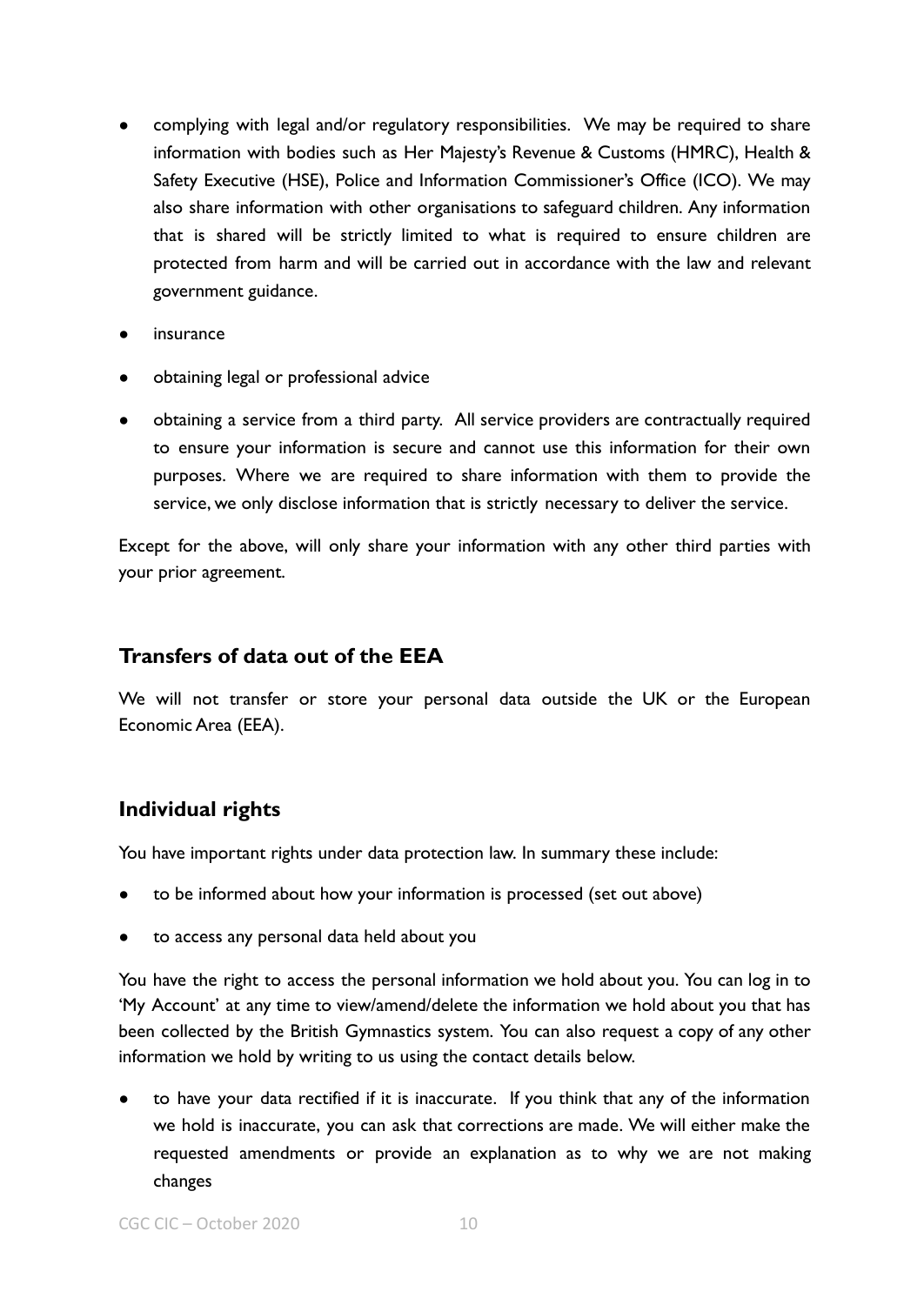to have your data deleted (except if there is a valid lawful reason to retain it) If you do not renew your membership or cease to have a relationship with the club, we will delete any information you provided within [two years] except for any financial/accounting records which need to be retained for six years in line with UK tax law. Additional information that has been provided solely for the purpose of participating in a specific activity will be deleted after the event.

Video footage that has only been taken for coaching purposes will be retained only for as long as it is required for that purpose and in most cases, will be deleted once it is no longer required.

Photographs and other video footage captured for promotional purposes will be retained for up to 4 years old. After this time, they will be deleted unless we consider them to be of public interest and should consequently be archived for historical purposes. Where images have been published on social media, these platform providers may continue to process your data after the retention period has lapsed.

You have a right to request the deletion of your information in advance of the above retention periods. We will delete this information unless there is a lawful reason for the information to be retained.

- to have your information restricted or blocked from processing. If you object to processing, we will restrict the processing of your information for the purpose to which you are objecting whilst we review your objection.
- to portability. If you wish to move to another club, you can transfer your information to another club registration by logging into 'My Account' on the British Gymnastics system.Alternatively, if you wish to leave the club, the information you provided on behalf of our club will be archived on the British Gymnastics system for 60 days and will be deleted after this has lapsed. During this period, you can transfer your information to another club.This may be limited to your club membership
- to object to any processing based on legitimate interests. The right to object is specific to the data subject's particular situation. We will stop processing your personal data unless we can demonstrate compelling legitimate grounds for the processing, which override your individual interests, rights and freedoms or we need to continue to process your information in connection with a legal claim.
- your personal information being used for direct marketing activities. You can object to our direct marketing activities by unsubscribing from the relevant communication as described above in the marketing section of this notice.

Please contact us to learn more about your rights.